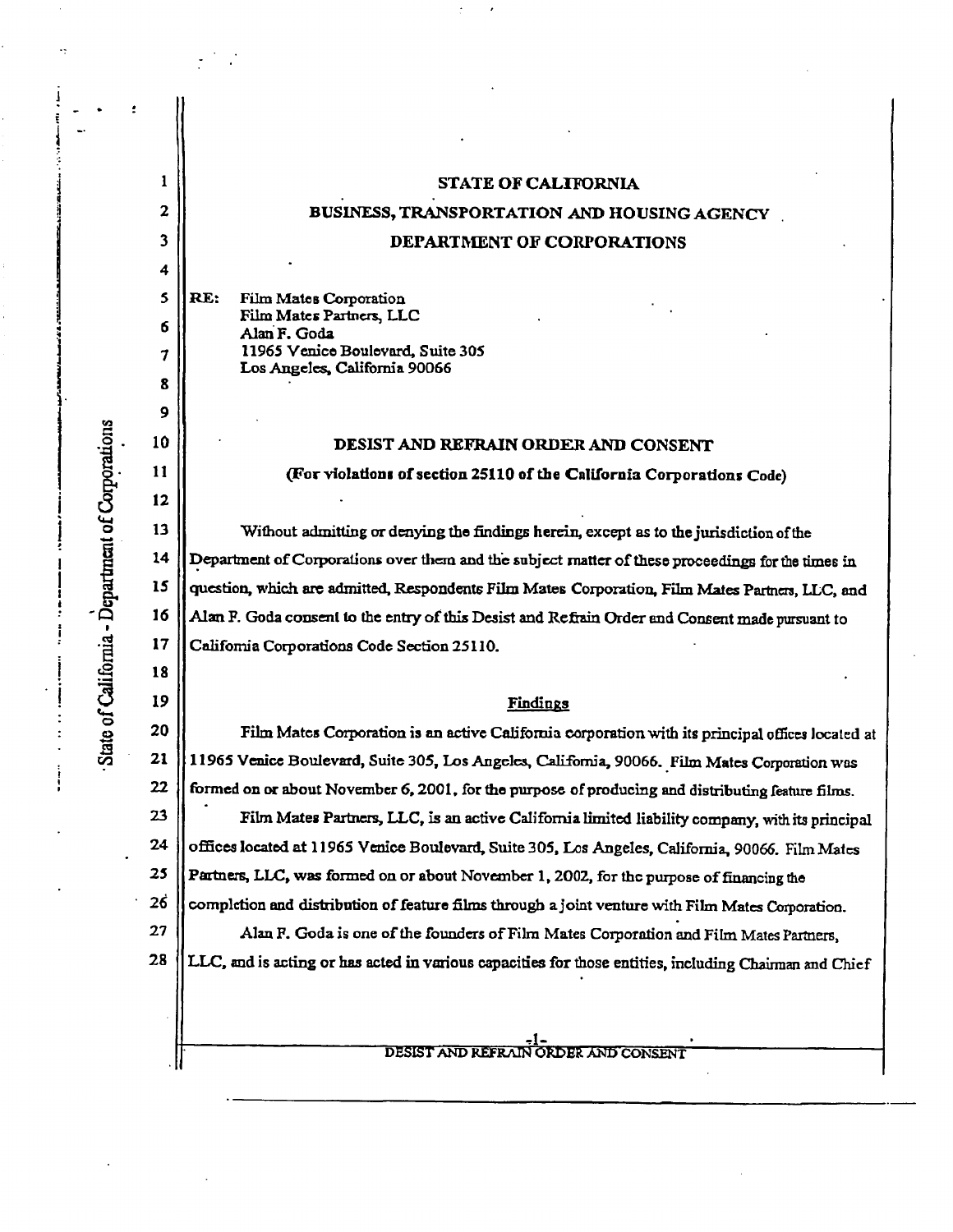1 Executive Officer of Film Mates Corporations, and Executive Vice President and General Manager  $\overline{2}$ of Film Mates Partners, LLC.

Beginning in or about May 2002 and continuing thereafter until in or about April 2005, Film 3  $\overline{4}$ Mates Corporation, Film Mates Partners, LLC, and Alan F. Goda offered and/or sold securities in the State of California in the form of shares in Film Mates Corporation and/or units of membership in uA Film Mates Partners, LLC. These securities were offered or sold in this state in issuer transactions.  $\overline{\mathbf{7}}$ The Department of Corporations has not issued a permit or other form of qualification authorizing 8 any person to offer and sell these securities in this state. The investments were sold to at least 17 investors in California, in the total amount of at least \$154,500. These sales were accomplished by 9 the use of "cold calls" to prospective investors by Alan F. Goda and/or other officers, directors, 10  $11$ partners, agents, employees and/or servants of Film Mates Corporation and/or Film Mates Partners,  $12 \,$ LLC.

Based upon the foregoing findings and pursuant to section 25532 of the Corporate Securities Law of 1968 (Corp Code, § 25000, et seq.), Film Mates Corporation, Film Mates Partners, LLC, and  $14$ Alan F. Goda are hereby ordered, and each of them agrees, to desist and refrain from the further offer 15  $16$ or sale in the State of California of securities, unless and until qualification has been made under the 17 law, or unless the securities or transactions are otherwise exempt. This Order is necessary, in the 18 public interest, for the protection of investors and consistent with the purposes, policies, and 19 provisions of the Corporate Securities Law of 1968.

In consideration of this Desist and Refrain Order and Consent, Film Mates Corporation, Film 20  $\overline{O}$  21 || Mates Partners, LLC, and Alan F. Goda waive their right to a hearing on this matter and to judicial 22 review of this matter pursuant to California Code of Civil Procedure Section 1094.5.

-2- DESIST AND REFRAIN ORDER AND CONSENT

 $13$ 

l..

11

H

11

 $\prime\prime$ 

 $\prime$ 

23

24

25 26

 $27$ 

28